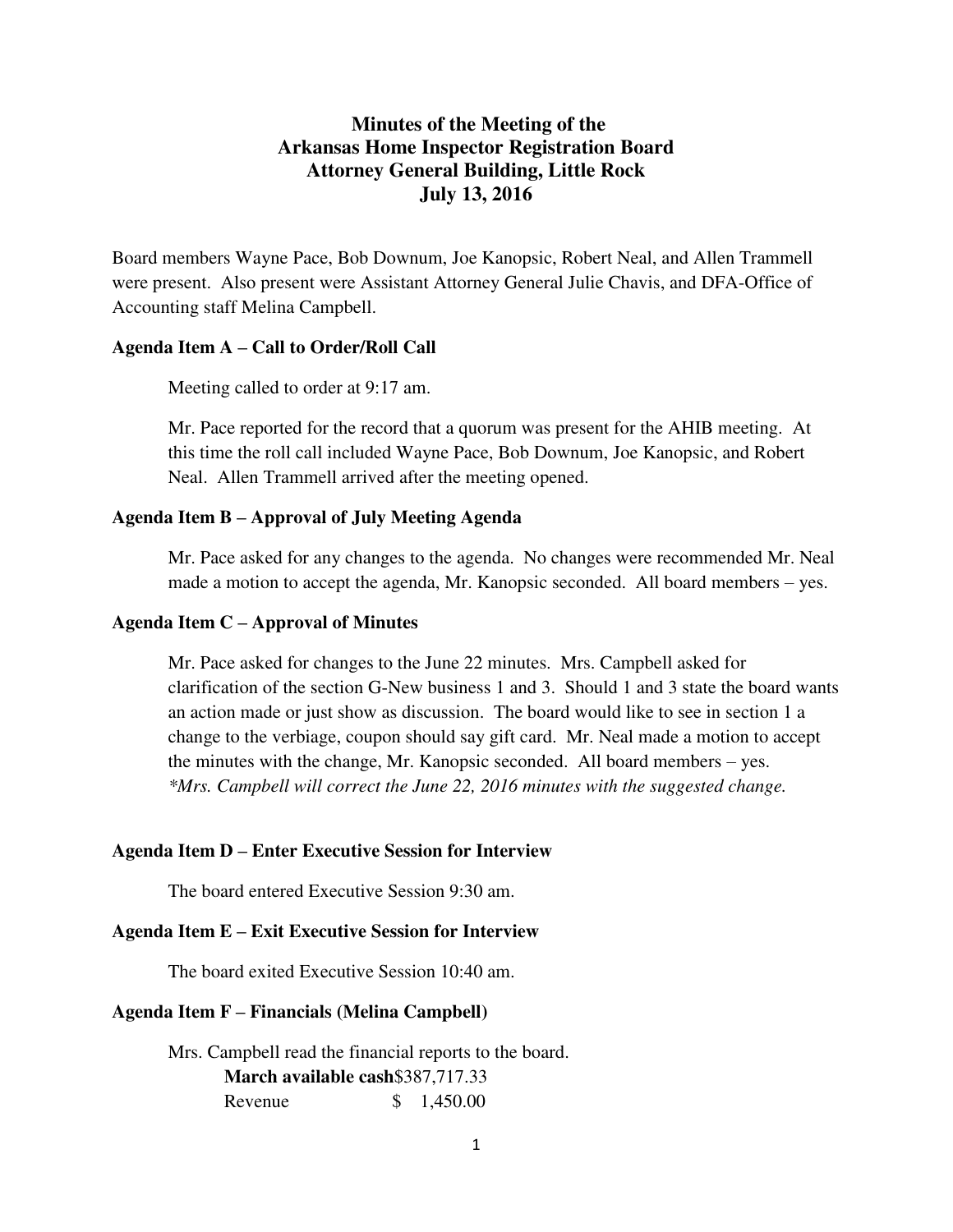| Salary expense      | \$<br>420.00                                                          |
|---------------------|-----------------------------------------------------------------------|
| <b>AETN</b> expense | \$<br>833.33                                                          |
| Postage/Cell phone  | \$<br>$49.45$ – Mrs. Campbell reported that AT&T will send a refund   |
|                     | check for the cell phone in coming months for \$318.11. Mrs. Hazeslip |
|                     | sent an email to DIS to back up the email inbox for Sam Wherry and    |
|                     | stop paying that monthly email fee.                                   |
| Utilities & Rent    | \$<br>$82.00 - US$ Postal Service                                     |
|                     | 476.17                                                                |
| Background checks   | \$<br>176.00                                                          |
| Refunds             | \$<br>$125.00 - Mrs. Campbell stated this money was issued back to a$ |
|                     | new Home Inspector for an overpayment in the month of December.       |
| Total of expense    | \$<br>908.62                                                          |
| Burn rate of        | \$<br>924.36                                                          |
|                     | Board member travel \$                                                |

Mrs. Campbell reported the board had \$588.96 remaining appropriation for operating expense at the end of the fiscal year. There was one deposit for \$9.59 that was processed in June. The deposit was for a P-Card (credit card) rebate. Mr. Kanopsic moved to approve the reported expenses on the June Warrant list, Mr. Trammell seconded. All board members – yes.

## **Agenda Item G – Review of New Applicants (5)**

- 1. There were five new applicants ready for the boards review, Brian Yarbrough, James D Wooten, Johnny Fortenberry, Joshua David Connor, and Robert E Hargus III.
- 2. Mr. Pace stated that Wooten, Connor, Yarbrough, and Hargus applications were complete and looked good for approval. Mr. Downum moved to approve the four applicants, Mr. Kanopsic seconded. All board members – yes.
- 3. Mr. Neal stated that Fortenberry's insurance form did not list the name, address and phone number of the insurance agent. Mr. Neal made a motion to approve the applicant and issue a license once the corrected insurance form was received, Mr. Kanopsic seconded. All board members – yes.

*\*Mrs. Campbell will get the insurance form corrected.* 

4. Mrs. Chavis reported that Troy Webb contacted her regarding his license status. Webb applied in December but was denied due to his background check. Mrs. Chavis stated that she mailed a letter to Webb on March 30th, 2016 requesting additional data be submitted to explain the background check report. She informed Webb on the phone she still needed his explanation of the background check. Mr. Pace recommended Mrs. Chavis send another letter to Webb but this time send as certified mail and also notify Webb he can be at the next meeting.

### **Agenda Item H – Status of Complaints**

Julie Chavis, Attorney General Deputy, reported there are updates to the complaints.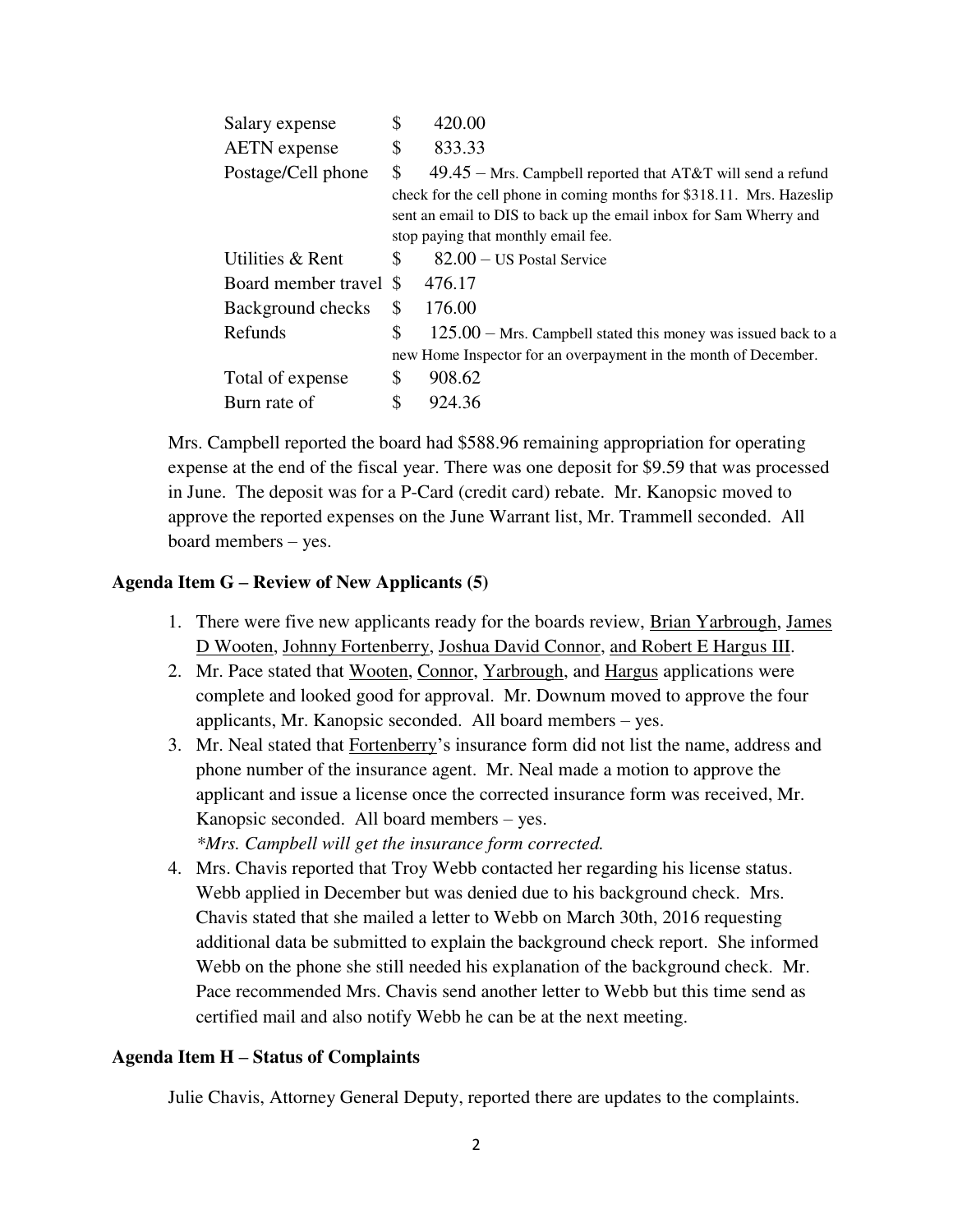- 1. OLD
	- a. McCormick, Primm, Bevill, Stouffer, and Williams still in process, no change.
	- b. Mr. Pace reported that Hall has an advertisement as a home inspector on a Keller Williams folder. He stated that other home inspectors who have an advertisement on the same folder have listed their HI number. Mrs. Chavis will prepare a letter to notify the real estate company that Hall is not a licensed home inspector.
- 2. NEW
	- a. No new complaints were reported.

## **Agenda Item I - Continuing Education/Pre-Registration Courses**

Mr. Utsey was absent therefore Mr. Pace and Mr. Neal reviewed the PR and CE Courses.

- 1. AHIT Pre Registration application has been in the office since November. The AHIT representative submitted a timed outline that both Mr. Pace and Mr. Neal review. Mr. Pace and Mr. Neal noted that the outline should be broken down into more detailed timed segments. Mr. Neal and Mr. Pace want an approval letter sent that states the guidelines according to AHIB code 704.A.3 *"Course Outline - A detailed outline/lesson plan must be submitted in the format of a standard business graduated outline setting forth all course subtopics in such detail as would be required by an alternate instructor to insure that all material is covered. Digital slideshow images, or images of Internet online course screens, shall not suffice for this requiremen*t" This letter is also to state the board will not approve this vague an outline next year. Mr. Neal moved to approve the course with the addition to the approval letter, Mr. Kanopsic seconded. All board members – yes.
- 2. AmeriSpec Pre-Registration application looks in order and the outline is complete. Mr. Neal wants added to the approval letter section 401.5.3 *"Roofs that are of a pitch less than 6 to 12 must be inspected by walking on them unless adverse conditions exist. Roofs that are of a pitch equal to or greater than 6 to 12 may be inspected by viewing them at least from eave level if eaves are safely accessible with a 12' ladder used according to manufacturer's instructions"* and section 401.3.2C *"enter under-floor crawl space areas that have less than 24 inches of vertical clearance between components and the ground or that have an access opening smaller than 16 inches by 24 inches".* These areas of the training material submitted are based on National standards and should be Arkansas Code. Mr. Neal moved to approve the course with the addition to the approval letter, Mr. Kanopsic seconds. All board members – yes.
- 3. All American Training Institute Pre-Registration course submitted for first time approval. This course material does not include the detailed outline required by the Arkansas Code. Mr. Neal moved to deny this course, Mr. Kanopsic seconded. All board members – yes.
- 4. ASHI (American Society of Home Inspectors) There were 9 continuing education courses submitted for the board review. All are 2 hour classroom courses. Mr. Neal moved to approve all courses, Mr. Kanopsic seconded. All board members – yes.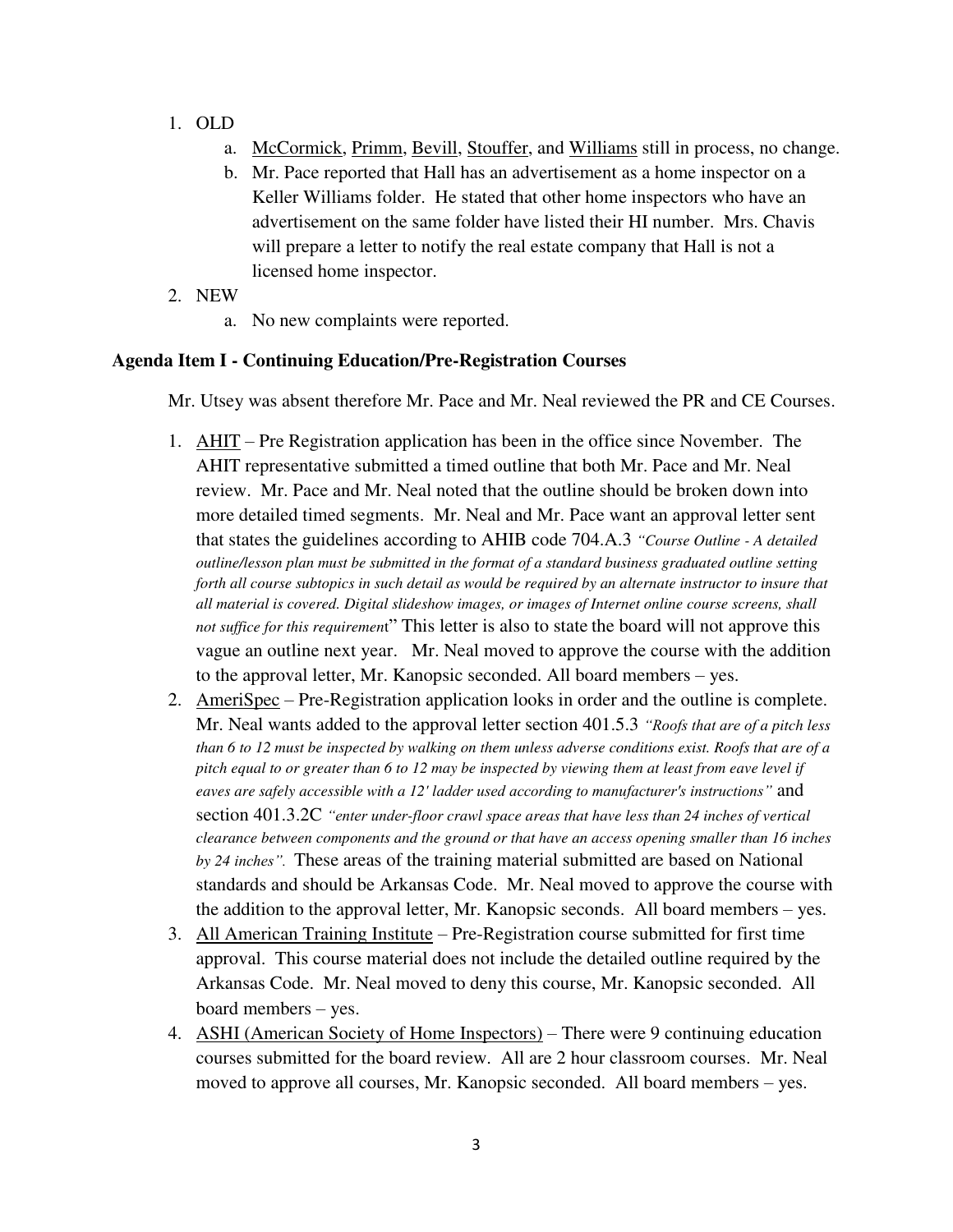- a. CEO-2016-10 (2 hour) Plumbing "Analyzing and Finding Hard to Find Leaks"
- b. CEO-2016-11 (2 hour) Plumbing "Inspection & Development of Modern Plumbing & Sewer Systems"
- c. CEO-2016-12 (2 hour) Electrical "Grounding and Bonding/Multi-wire Branch Circuits"
- d. CEO-2016-13 (2 hour) Plumbing "Making Connections: Pipes & Fittings, Application & Installation"
- e. CEO-2016-14 (2 hour) Electrical "Taking a Closer Look at Electrical Inspections"
- f. CEO-2016-15 (2 hour) General Classroom Credit "Built In Appliance Inspection"
- g. CEO-2016-16 (2 hour) General Classroom Credit "Inspection Old Houses: the Good, the Bad and the Ugly (Part 1)"
- h. CEO-2016-17 (2 hour) General Classroom Credit "Inspection Old Houses: the Good, the Bad and the Ugly (Part 2)"
- i. CEO-2016-18 (2 hour) Fireplaces and Solid Fuel Burning Appliances "The 10 Most Common Problems with Masonry Fireplaces & Chimneys"

# **Agenda Item J – New Business**

- 1. Questions regarding Pre-Registration Courses ( Form vs Rules/Fees)
	- a. Mrs. Campbell asked about the Pre-Registration course expiration date online. Currently the expiration date is the end of the calendar year and should probably be a year after the approval date. The board agreed that the expiration date should be one year after being approved by the board if the Pre-Registration fee paid was for one year.

*\*Mrs. Campbell will research and update the website with the correct expiration dates.* 

- b. Mrs. Campbell stated that the board changed the fees for Pre-registration courses in March 2016 from \$10 to \$100. She asked the board if they wanted to bill the already approved PR courses the additional \$90 for this calendar year. The board wished to leave the already approved PR courses that paid \$10 alone and know that next year they will pay the \$100. Mr. Trammell motioned no additional fees will be charged, Mr. Kanopsic seconded. All board members – yes.
- c. Mrs. Campbell told the board the current forms for Pre-Registration are not clear. For all first time PR courses there is a \$200 fee and for renewing PR courses there is a \$100 fee, however the bottom of the form states the course approval expires in two years. Mr. Neal read the law and stated that the applicant can pay two years at a time and should pay \$300 for the new (first time) PR course and \$200 for any PR course that is to be renewed with approval of two years. Mr. Neal